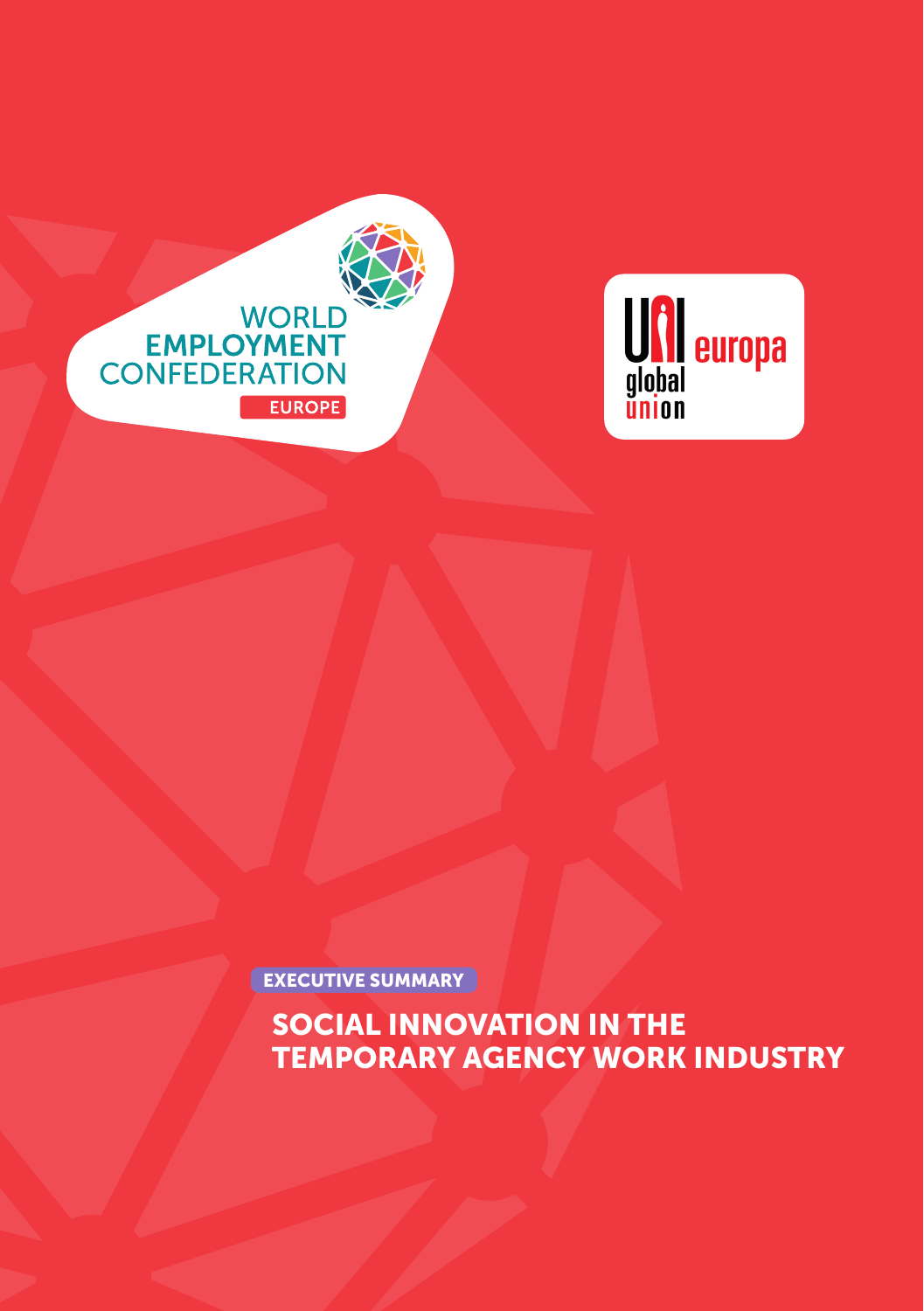## EXECUTIVE SUMMARY

## SOCIAL INNOVATION IN THE TEMPORARY AGENCY WORK INDUSTRY

#### ABOUT THIS REPORT

This report was commissioned jointly by the World Employment Confederation-Europe (WEC-Europe) and UNI Europa Temporary Agency Work in the framework of the European Sectoral Social Dialogue on temporary agency work, which aims to investigate the Social Innovation in the temporary agency work sector. The World Employment Confederation-Europe brings together 29 national federations of the private employment services industry in Europe, and seven of the largest, multinational companies providing workforce solutions. UNI Europa, which is headquartered in Brussels, is the European trade union federation for 7 million service workers, representing 272 national trade unions in 50 countries.

The report was launched at a Pan-European Conference organised in Brussels on 1 December 2020.

#### ABOUT THE AUTHORS

This report is the result of a combined effort by a team of researchers drawn from the two institutes: Sara Baiocco, Willem Pieter de Groen (coordinator) and Zachary Kilhoffer from CEPS and Karolien Lenaerts from HIVA.

## **ABOUT CEPS AND HIVA**

The research for this study was conducted by Centre for European Policy Studies (CEPS) and the Research Institute for Work and Society (HIVA) at KU Leuven. Founded in Brussels in 1983, CEPS is widely recognised as the most experienced and authoritative think tank operating in the European Union today. HIVA is a multidisciplinary research institute specialised in evidence-based policy-oriented research on issues related to work and organisation, social dialogue and industrial relations, education, poverty and integration, welfare, housing, and similar societal challenges. Both institutes are deeply committed to the absolute independence of their work, rooted in the individual independence of their scholars and the diversity of their funding sources.

#### ACKNOWLEDGEMENTS

The authors gratefully acknowledge the input and feedback received from the various representatives of the Social Innovation practices covered in this study. They also thank the members of the Steering Committee created by the World Employment Confederation-Europe and UNI Europa for their guidance to the researchers as well as the European Union for the financial support provided.

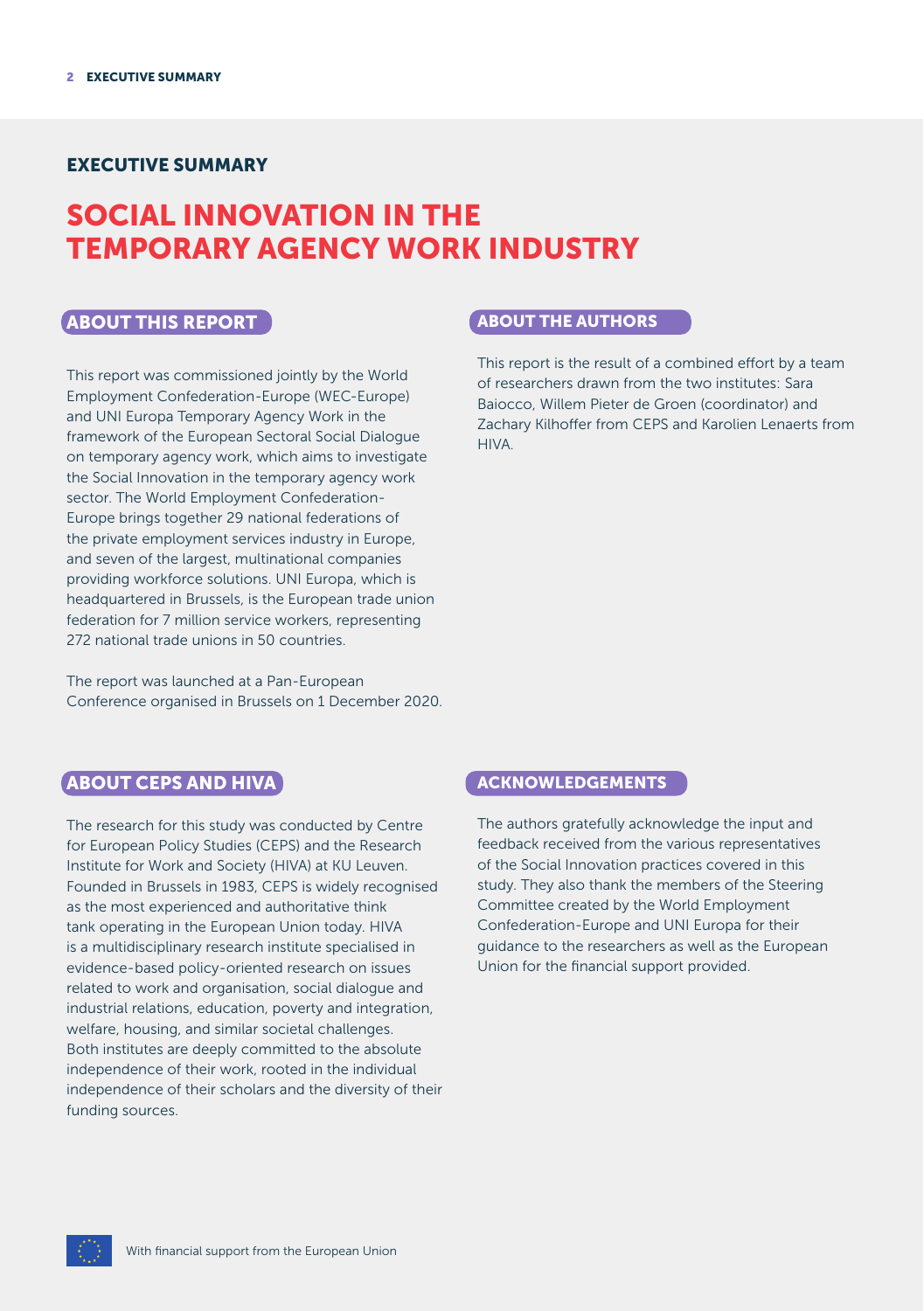

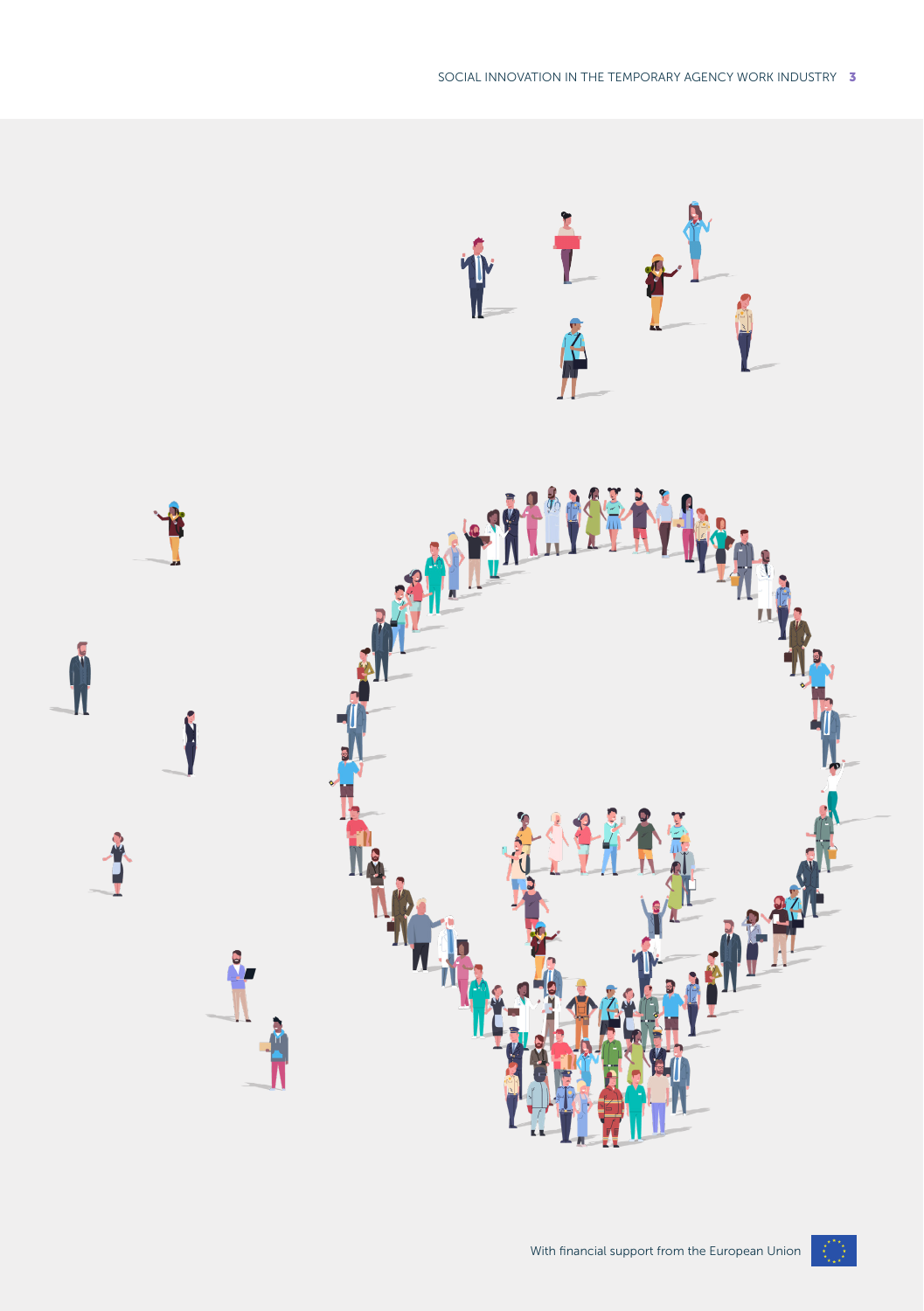## EXECUTIVE SUMMARY

This study presents a selection of 15 social innovation practices for skills enhancement and training, working conditions and social protection. These practices are from the temporary agency work sector and beyond, to consider the possibility of mutual learning and exchange of practices across sectors. The practices are implemented in nine countries across Europe. This wider geographical coverage allows to consider different socio-economic and institutional contexts in which social innovation takes place. Moreover, one practice is implemented world-wide and several others have this potential.

The comparative analysis has gone through four main aspects. First, it has considered the objective of each practice and their relevance to the most pressing challenges of the temporary agency work sector and of the economy overall. Second, it has looked at the social innovation features that make the practice interesting to provide novel solutions to these challenges. Third, it has studied what are the factors for success of the practice. Fourth and final, it has explored the potential to scale-up or replicate the practice to other sectors or other countries, considering the specific conditions for its implementation.

In the field of skills enhancement and training, six social innovation practices have been analysed: Testyourselfie, Open Badges, Headai, PhyD, Learn4Job and Grand école de l'alternance. Despite intervening from different angles, all these practices have the objective to address skills gaps. Whether implicit or explicit, their ultimate goal is to reduce unemployment while providing the skills needed for a competitive economy. As such, not all these practices are specific for the temporary agency work sector.

Skills enhancement and training is the area that leverages the most on digital technology, among the three areas covered in the study. The use of digital technology to tackle social challenges is an **aspect** of social innovation in several of these practices (Testyourselfie, Headeai, Open badges, Phyd). For others (Learn4Job, Grande école de l'alternance), the collaborative approach and multi-actor cooperation are the main innovative aspects. Innovation regards also advancements in validation, visibility and measurement of soft skills. A good understanding of the challenges experienced in the temporary agency work sector and the labour market at large is ensured by the involvement of several parties in the design and

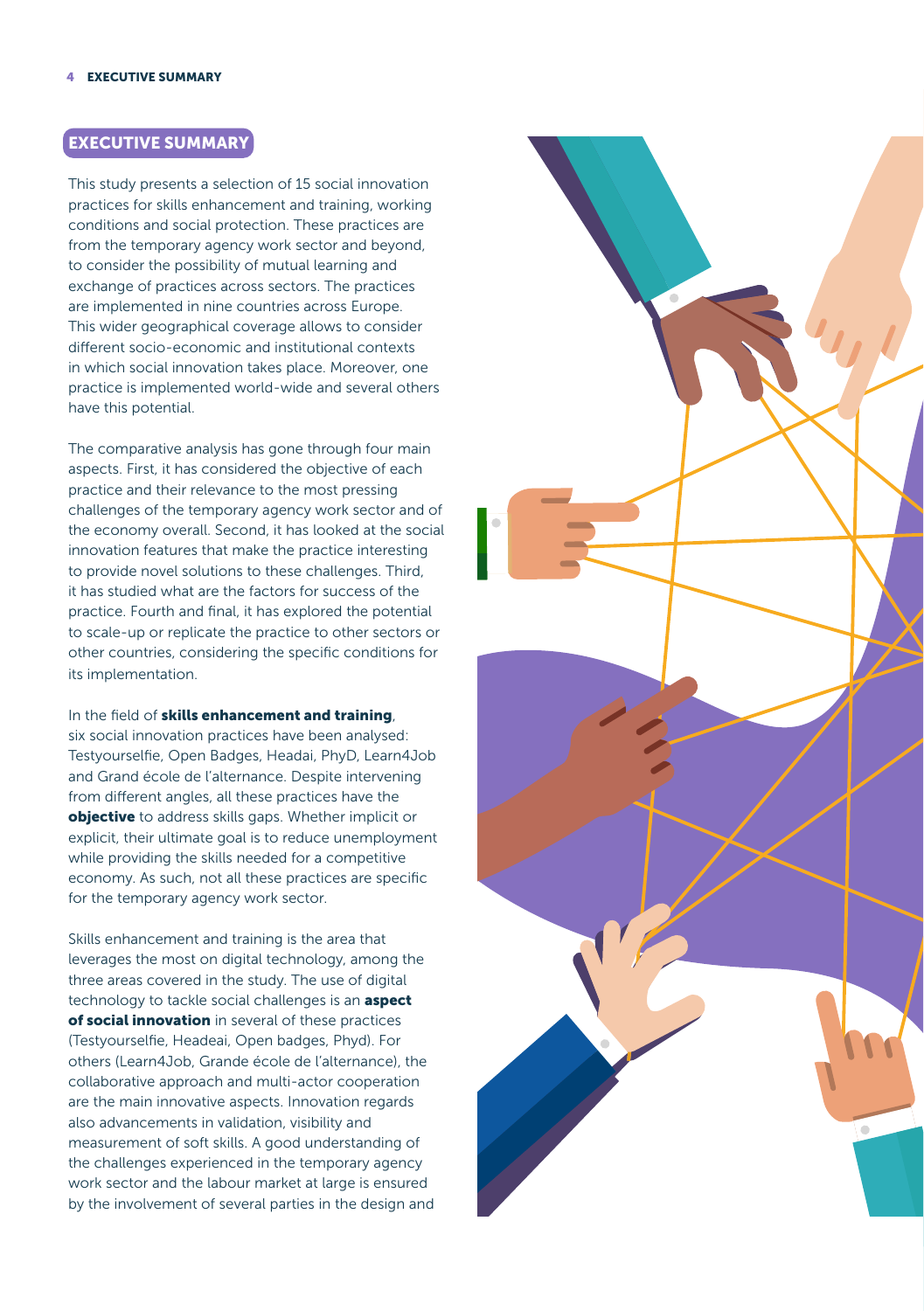

implementation of the practices. In several cases, the use of technology enables and step up these fit-forpurpose solutions.

The **success factors** relate to social innovation features. Digital technology allows limiting the costs of the initiatives and, after an initial investment to benefit from scale advantages. Collaborative approaches often based on social dialogue bring multiple actors' views, needs and ideas on board and ensure engagement in shared solutions to common problems. Although in some cases digital technology and collaborative approach go hand-in-hand (e.g. bi-partite collaboration such as Testyourselfie), this is not always for granted. Systematic involvement of social partners in digital solutions for skills enhancement and training could help addressing open issues regarding data protection, when the ownership of digital technology and user data are concerned.

The **scalability and replicability** of these practices is feasible because the challenges that they address are not specific to the temporary agency work sector, but rather affect to an increasing extent the overall labour market (e.g. skills gaps, visibility of soft skills). However, the degree of scalability and replicability is not homogeneous for all the social innovation practices showcased for skills enhancement and training. It is relatively easy and low cost to scale-up and replicate digital innovations across countries and sectors. Actually, scaling up and replicating could increase the cost-effectiveness of the practice, thanks to low marginal costs. By contrast, replication and scaling-up of practices that build on collaborative approaches are dependent on availability of funds, as well as legislative and institutional context of the country or sector. Conducive regulation for work-based learning and access to funds to sponsor training can help replication and upscaling. Similarly, involvement of social partners in the design and implementation of the innovative practices and a developed temporary agency work sector can contribute to success when replicating these practices in other contexts.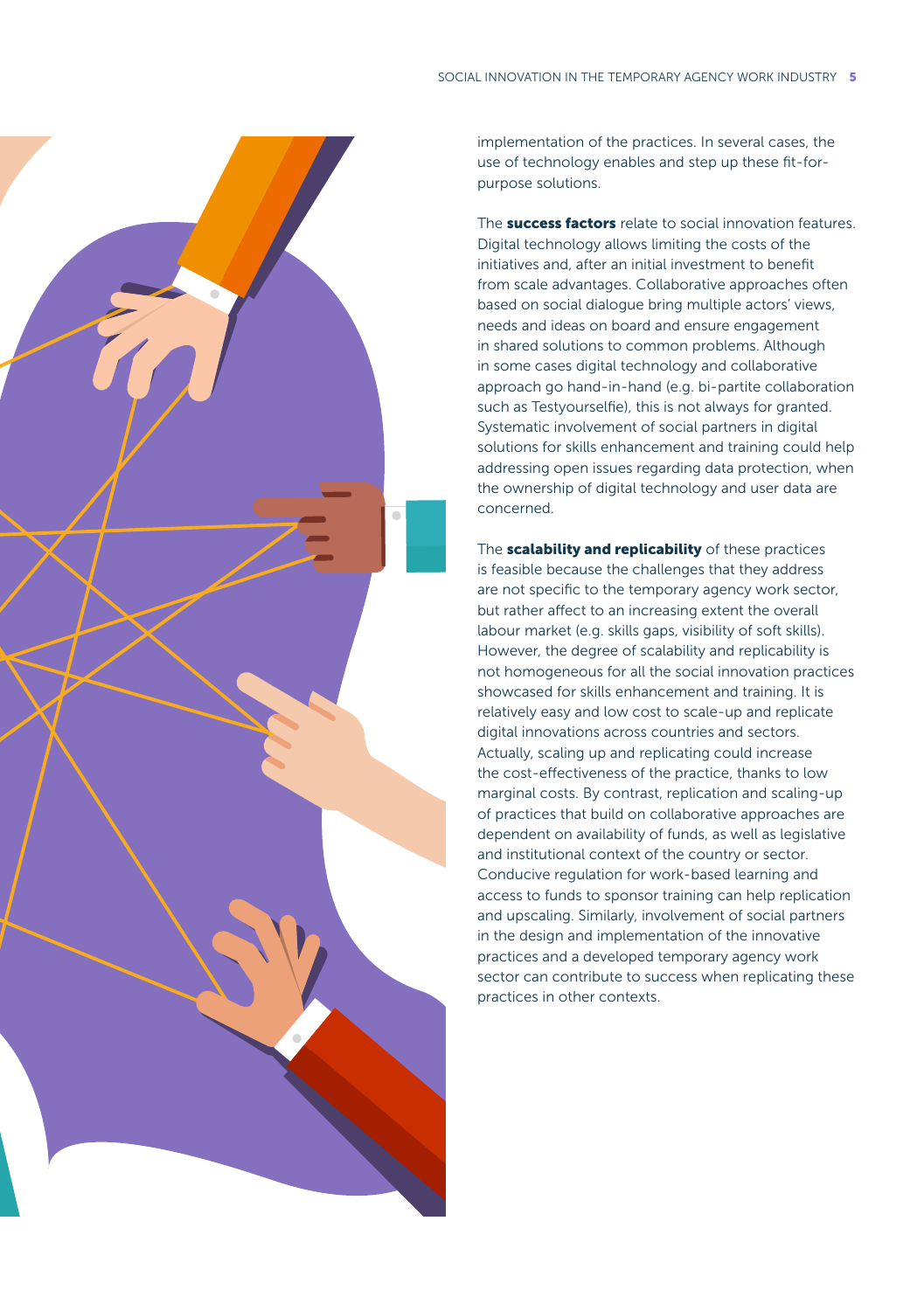

## WORKING CONDITIONS

For **working conditions**, four social innovation practices have been analysed: Alles-in-1 voor uitzendkrachten, TAKpełnosprawni, Prevention & Interim and Action protocol. Among these practices, the specific objectives are more diversified than in the other areas considered in the study, reflecting the multifaceted nature of working conditions. There common goal is to improve working conditions in the temporary agency work sector, either in general or for specific target groups.

In this area, the **social innovation features** are represented by the involvement of multiple actors in the practices as well as a comprehensive and holistic understanding of several aspects of working conditions. The former is also a **key driver of success**. In addition, the modular and step-by-step implementation, often proceeding though piloting also drive success. Another aspect relates to the costs of the practices and access to funding, which are important factors determining whether social innovation practices can be implemented (e.g. to improve workers' employability). Finally, several initiatives managed to reach high efficiency and effectiveness thanks to a clearly defined scope and target groups.

As for some practices in the area of skills enhancement and training, the upscaling and the replicability of social innovation practices in the field of working conditions depend on the national legislative and institutional framework. Working conditions are governed by labour legislation, collective bargaining, minimum standards, traditions and practices set at the European, national, sectoral and organisational level. Therefore appropriate regulation and well-functioning social dialogue at all levels are key conditions to foster learning and enhance the scalability and transferability of these social innovation practices. The social partners thus have an important role to play in this regard, by advancing social innovation in working conditions through collective bargaining, setting the policy agenda and their role in the design and implementation of policies.

With financial support from the European Union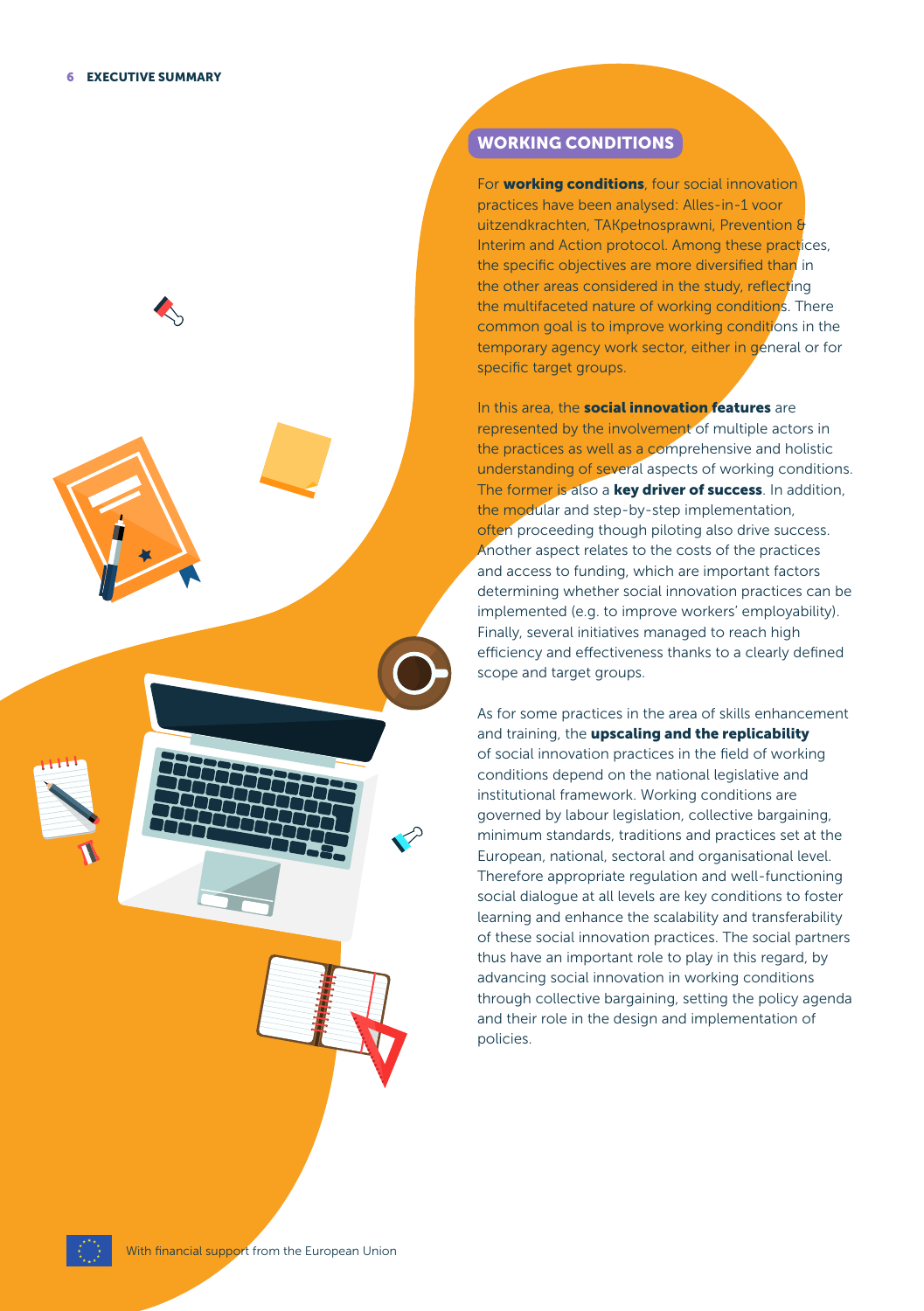#### SOCIAL PROTECTION

For social protection, five social innovation practices have been analysed: Ebitemp, Interimaires Sante, Tempcare, Perspectief Verklaring and CAP INTER. These practices cover different aspects of social protection, but they often have the **objective** to compensate the gap in effective social protection experienced by temporary agency workers.

For several of these practices, the **social innovation** aspect lays primarily in the involvement of multiple actors and stakeholders to respond to the challenges they face. The social dialogue, collective bargaining and constitution of bi-partite management body help to lower the costs of social protection, thanks to the creation of a critical mass for service provisions. Social partners and social dialogue plays a significant role for the social protection practices, including for defining entitlements, funding criteria and standards for the provision of the services.

Upscaling and replication of the social innovation practices is often not straight forward. This is due to the potential costs involved in the implementation and service provision and to high dependency on the social dialogue systems. Moreover, the overall legislative and institutional context also play an important role to decide on the scalability and replicability. Nevertheless, the potential for improving the social protection through collaboration between stakeholders and economies of scale is universal.

With financial support from the European Union